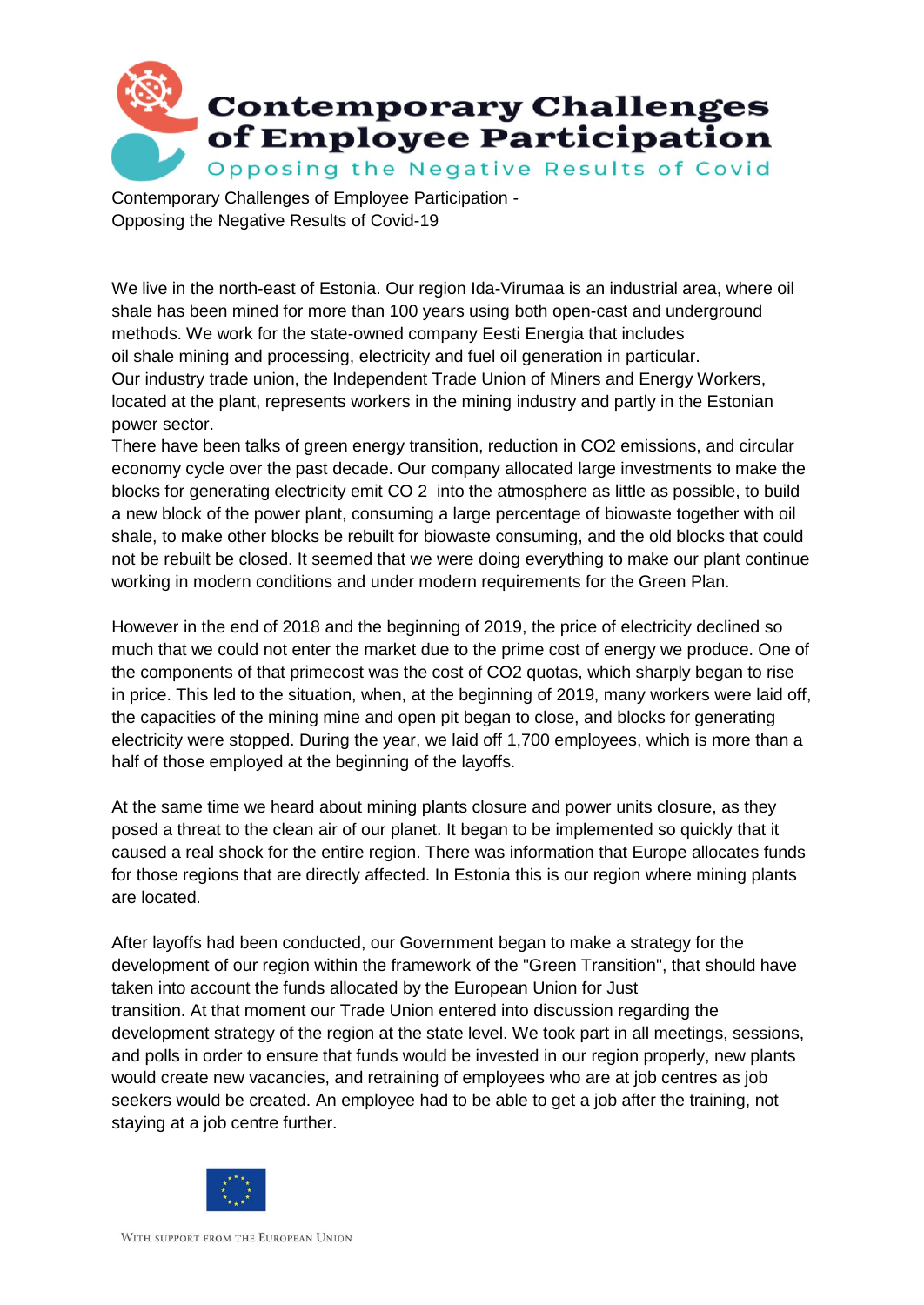## **Contemporary Challenges** of Employee Participation Opposing the Negative Results of Covid

We have identified that Just Transition is the application of the measures necessary to achieve domestic and international climate goals in such a way that during the transition to a climate-neutral economy, at the maximum possible level, the well-being of residents, local governments and the state, while entrepreneurs were provided with support from the public sector to find and implement new business opportunities following the transition.

This process directly concerns Ida-Virumaa. At the county level, Just transition means a restructuring of the high greenhouse gas emitting sectors of the economy. This includes both the restructuring of the shale sector and the diversification of the entire economy of the county, including development of workers skills and improving the living environment, which will ensure employment and income security in the region.

The transition must be planned in such a way to ensure the strategic security of the energy supply in Estonia. With the help of social dialogue, analysis and expert assessment, a decision will be made whether a just transition will mean a restructuring or a complete cessation of the shale industry, and by what time.

While the transition to a climate-neutral economy will be a lengthy process, the current focus is on actions aimed at achieving long-term goals that will be undertaken over the next 10 years. By 2030 the Estonian government has set a goal to reduce total greenhouse gas emissions by 70%1 compared to 1990. In 2018, about 70% of all greenhouse gas emissions in Estonia came from the large energy and industrial sectors, of which almost 90% came from the activities of enterprises in Ida-Virumaa.

Considering also commitments under the European Union (EU) Common Energy and Climate Policy Vision until 2030 for other sectors, for the EU ETS, which is dominated by the oil shale sector, this means reducing greenhouse gas emissions from the current level of 13,8 million tons (2018) up to 6.5 million tons (approximately) by 2030.

Achieving these goals means significant changes for the whole Estonian energy sector and Ida-Virumaa in particular.

A change of this magnitude will affect not only shale companies sectors and their employees, but on the region as a whole. The influence can be positive or negative. In connection with the process of transition to Ida-Virumaa at least the following possible areas of influence must be taken into account:

- impact on employment and jobs in the region, including changes in wage levels, availability of skilled labour, training needs and training opportunities

- influence on the social sense of confidence and satisfaction of the inhabitants of the region
- influence on the migration decisions of people in the region
- impact on integration and social inclusion
- impact on the environment
- impact on exports at the state and regional level
- impact on electricity prices in Estonia
- impact on heat prices and security of supply in the region
- impact on the price of using oil shale as a raw material

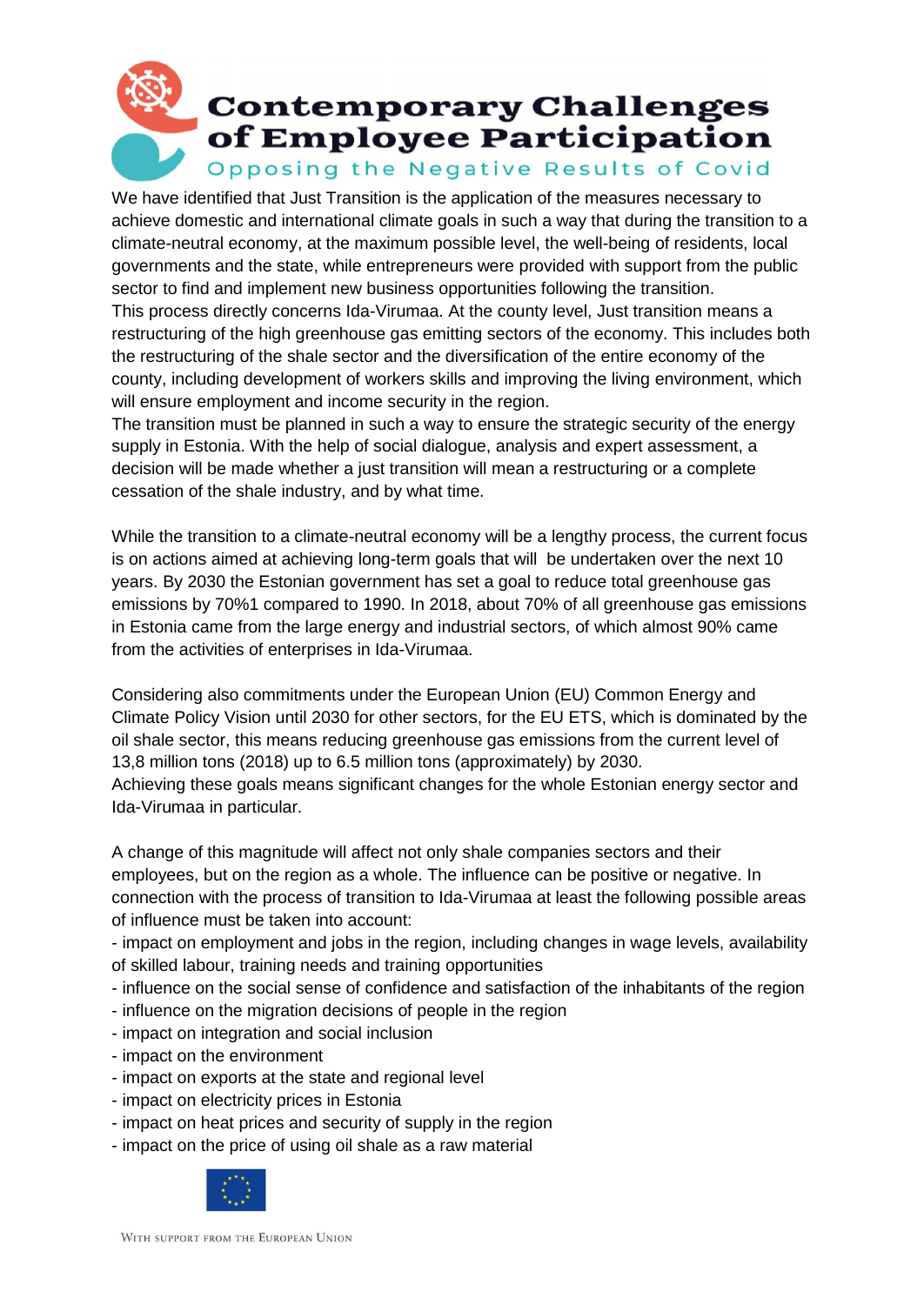

- impact on the health of the inhabitants of the region

- impact on the budget of local governments in the region and, consequently, on public services and regional development

- influence on the reputation of the region among the local population and the population of Estonia.

A successful transition in Ida-Virumaa involves the creation of a comprehensive and wellmanaged strategy for the region, which is funded and implemented through various instruments, in the development of which the local community is actively involved. Just Transition Fund (JTF) is just one of the sources that does not solve all the problems and necessary actions.

Since the Ida-Virumaa County Action Plan and the Ida-Virumaa County Development Strategy 2019-2030+ are in place and are being updated today, which will be implemented through four-year action plans, it is reasonable

rely on these development documents to support a successful transition, complementing them with just transition themes.

To guide the preparation and implementation of the transition strategy, a steering committee has been formed, which includes representatives of the relevant ministries, the Ida-Virumaa Union of Self-Governments and interested parties. The role of the steering committee is to make proposals to the Ministry of Finance as well as to the Union

local governments of Ida-Virumaa on additions to the action plan and development strategy of the county, as well as to express their opinion on the draft territorial transition program included in the implementation program, on intervention projects to be implemented in within the framework of the transition program, as well as other intervention projects within the framework of the cohesion policy implementation program that have a significant impact on a just transition for Ida-Virumaa County

The Commission also is to monitor the implementation of the territorial transition program and make recommendations on changes to the plan or interventions applied on its basis. Composition Steering Committee, the procedure for its work, including the procedure for making decisions, is established by Order No. 104 of the Minister of Public Administration of 06/12/2020. The mandate of the steering committee is valid until the European Commission approves the final report on the program for the implementation of the cohesion policy for the period 2021-2027.

Aiming wide involvement and to collect proposals for the implementation of the just transition process, the Ida-Virumaa Union of Local Governments has created a broader Ida-Virumaa fair transition platform. The role of the platform is organising discussions and engaging in a just transition. The platform will work through various opinions and formulate proposals for organising a just transition, which will be input the data for the steering committee and associated policy writers at the state and regional level.

All important stakeholders have the opportunity to participate in the development of both documents. The active participation of representatives of Ida-Virumaa, as the region most affected by transition is in progress and contributing to planning for the changes facing the region.



.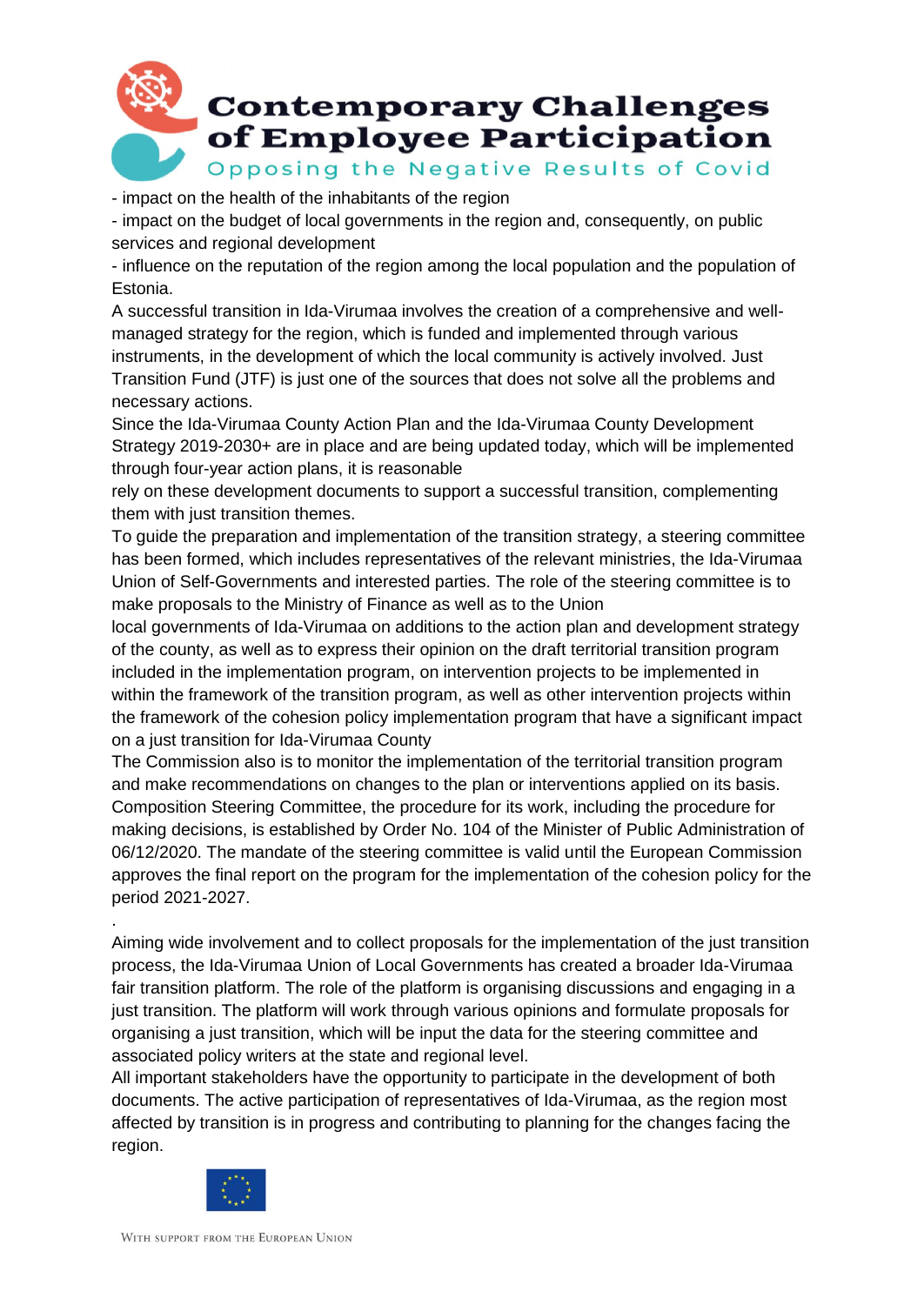## **Contemporary Challenges** of Employee Participation Opposing the Negative Results of Covid

The main objectives of involvement and participation are to ensure the active participation of stakeholders in the development of the strategy and to inform the public. Engagement is based on the principle that drafting transition strategy is an open process and inputs and ideas from all stakeholders who wish to contribute to solving today's and future problems in Ida-Virumaa are welcome and equally important and solutions must be found together. The process will implement various opportunities for participation in order to create the widest possible target group, with special attention to those target groups that are not traditionally actively involved in the preparation of policy documents (for example, youth,

entrepreneurs, Russian-speaking population). Particular attention will be paid to communication activities, including cooperation with the local media.

Materials related to the process (including drafts, minutes of meetings and presentations) will be published as soon as reasonably practicable.

The Ministry of Finance and the Union of Local Governments of Ida-Virumaa will announce upcoming events or participation opportunities in a timely manner on its website, as well as through other information channels.

Particular attention will be paid to ensuring that more important information is provided, as well as the possibility of participation in Russian.

All this contributes to the transparency of the process and allows you to track the current stage of the process.

To ensure the knowledge-based nature of the process and take into account the best practices of other countries, the Ministry of Finance and the Ministry of Economics and Communication commissioned the study by Praxis "Adaptation of the economy of Ida-Virumaa and the labour market to the reduction of the share of the oil shale industry". Expected results of the study:

• analysis of scenarios for the decline in the share of the oil shale industry, their socioeconomic consequences, the affected target groups and opportunities for the adaptation of the economy and the labour market in the perspective of 2050;

• recommendations on areas of economic and labour market restructuring in the region and possible interventions;

• studying examples of good foreign practice;

• proposals for communication and follow-up monitoring of activities that contribute to a just transition.

The Ida-Virumaa Action Plan and the County Development Strategy are documents that are updated over time and will be supplemented after 2020 in accordance with additional information given

monitoring and changes in the development needs of the region or state strategic documents. If necessary, by changing the implementation program, the territorial transition program, which is an annex to the implementation program, will be changed.

Parallel to the Just Transition process, a number of activities will be carried out with a lead time of more than 2020, which will be important inputs in complementing the Just Transition strategy.

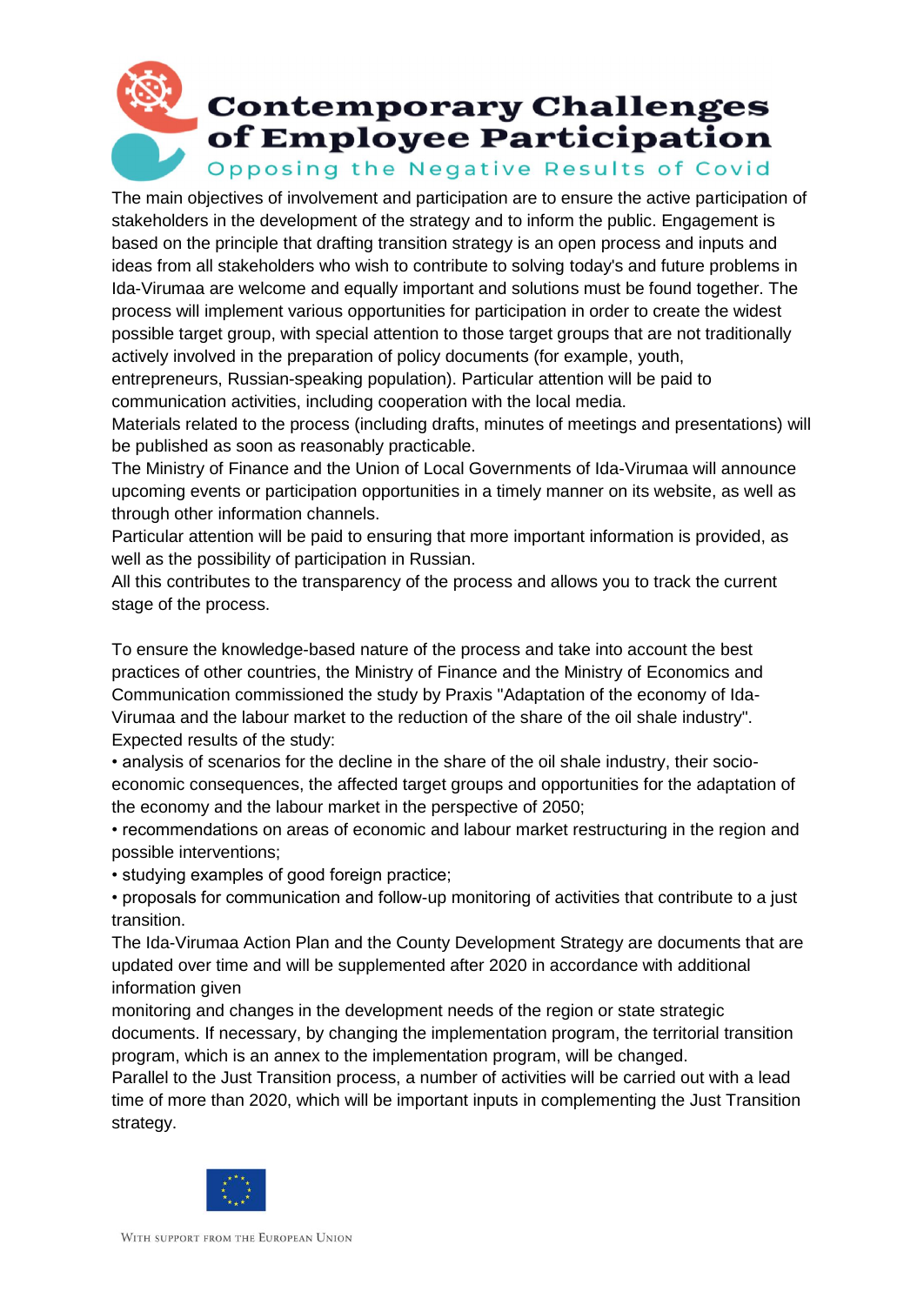## **Contemporary Challenges** of Employee Participation Opposing the Negative Results of Covid

The Fundamentals of Climate Policy until 2050 provide that from 2019, at least once every four years, the Riigikogu must submit a report on how, in the preparation and implementation of cross-sectoral and sectoral strategies took into account the goals of climate policy in order to assess the need to update the document on the basis of this.

In cooperation with Tallinn University of Technology and Tallinn University, the project "Climate change mitigation with CCS and CCU technologies" is being implemented, which studies the suitability of various carbon capture technologies and creates scenarios for the implementation of these technologies in the Estonian oil shale industry. It also analyzes the impact of the most efficient solutions on the environment and the technological and economic potential of the Estonian industrial sector for use of captured CO2.

At the initiative of the Ministry of Economy and Communications, within the framework of the structural reform support programs, the project "Input Study for the renewal of Estonian National Energy and Climate Plan and Climate Policy until 2050", one from the results of which are scenarios for the transition to climate-neutral energy production with an assessment of their socio-economic impact. The results of the project will be known by the beginning of 2022.

In order to clarify and supplement the development strategy, as well as to implement the FSP measures, the board of the Union of Local Self-Governments decided to develop a business plan for the county to attract investment and development

Entrepreneurship (Plan B), County Carbon Plan (Plan C), and County Green Plan for Renewable Energy, Circular Economy, and Bio- and Blue Economy (Plan G) with December 2021 deadline of the year.

The full text of the updated county development strategy, along with the action plan for 2023- 2027, is scheduled to be approved by the councils in 2022.

The Ministry of the Environment has begun preparations for drawing up a new environmental development plan. The approval of the development plan is scheduled for 2022.

An updated version of the State Energy and Climate Program until 2030 will be submitted to the European Commission by June 30, 2023 in accordance with the current regulation European Union on Energy Union and Climate Action Management (EU) 2018/1999.

The Union of Local Governments and the Estonian Centre for Environmental Research are participating as partners in the Horizon 2020 CINTRAN (Carbon Intensive Regions in Transition – Unravelling the Challenges of Structural Change), the purpose of which is to predict the possible social consequences for the county with a reduction in the share of the shale sector. Ida-Virumaa is one of the four pilot districts of the project along with Silesia (Poland), Rhineland (Germany) and Western Macedonia (FYROM). The project will last until 2024.

At the EU level, a European climate law is being discussed that looks at ways to reach the goal of reducing net greenhouse gas emissions to zero by 2050. Among other things, the EU is proposing to set a new EU target to reduce greenhouse gas emissions by 2030 and a pan-European greenhouse gas reduction trajectory for 2030-2050. Negotiations are also underway on implementation acts of the EU ETS directive for the fourth trading period (2021-2030), which may change the rate of reduction of free allocated volume units

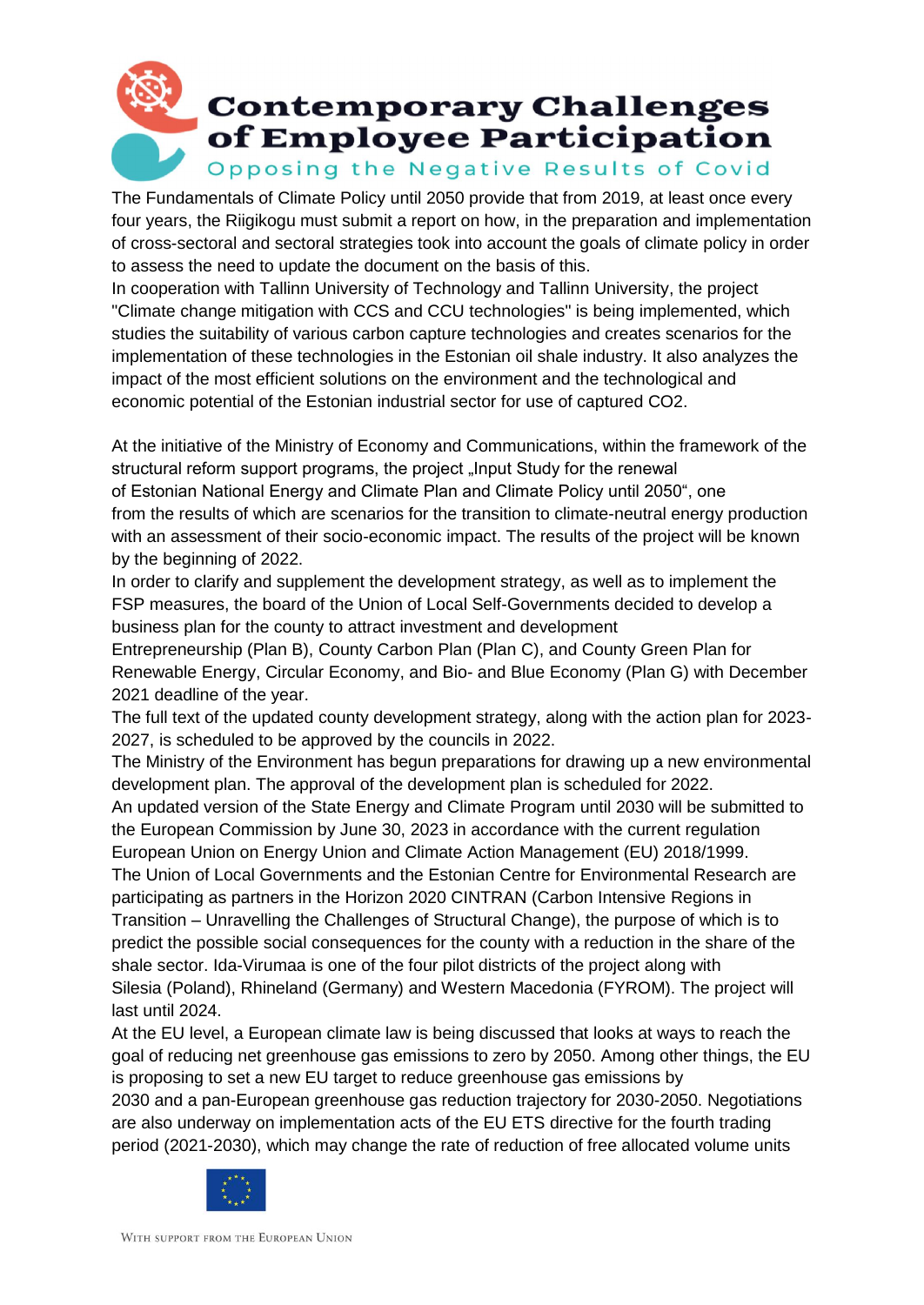

emissions.

Thanks to all the joint efforts, in which both local governments and heads of enterprises in the region took part,

entrepreneurs, both the Government and the Trade Unions of our region, the Ida-Virumaa Development Strategy 2021-2035 was created - this is a common strategic document for the local governments of Ida-Virumaa, drawn up under the auspices of the Ida-Virumaa Union of Self-Governments, in which

contains a description of the development directions of the county until 2035.

The development strategy provides a framework for documentation and initiatives related to the development of various sectors in the county, which is the "green" plan

(Plan G), County Business Plan (Plan B), County Carbon Reduction Plan (Plan C), Just Transition Highlights, Education Development Plan (Plan E), Marketing Development Strategy, and development of products in the tourism cluster. This development documentation provides a more detailed description of development plans in various areas.

The development strategy was approved by the councils of all local governments in Ida-Virumaa. The action plan within the framework of the development strategy will be approved by the Ida-Virumaa Municipality Association.

Ida-Virumaa County has two main problems to solve: population decline and ageing and the related need to adjust the infrastructure and volume of services, economic diversification and implementation of the "green" transition while maintaining (increasing) the level of wellbeing of the inhabitants of the county.

The drafters of the development strategy and partners have identified a vision for the development of Ida-Virumaa, in which the main aspect that will undoubtedly lead to change the desire to take a leadership position in the field of green transition in Estonia while maintaining and improving the well-being of the population of the county and the competitiveness of enterprises.

In order to solve the problems existing in the county, local governments and social partners should work together in three main areas: the area of development of the inhabitants of the region (education, culture, sports, social sphere and health care), development in the field of economy and entrepreneurship, including tourism, and in the field of residential environment and infrastructure.

The development goals and directions will be in line with the transition taking place in the county and the associated fair transition from a fossil fuel-based economic model to a more environmentally friendly and a diverse socio-economic one.

The development strategy will be implemented with the support of the county's development partners. The implementation of the strategy will be coordinated by the Association of Local Governments of Ida-Virumaa (County Development Organisation MARO), the foundation "Development of Industrial Parks of Ida-Virumaa" (Ida-Virumaa Tööstusalade Arendus SA) and the Ida-Virumaa Entrepreneurship Center (Ida-Virumaa Ettevõtluskeskus SA).will also be closely connected with the implementation process.

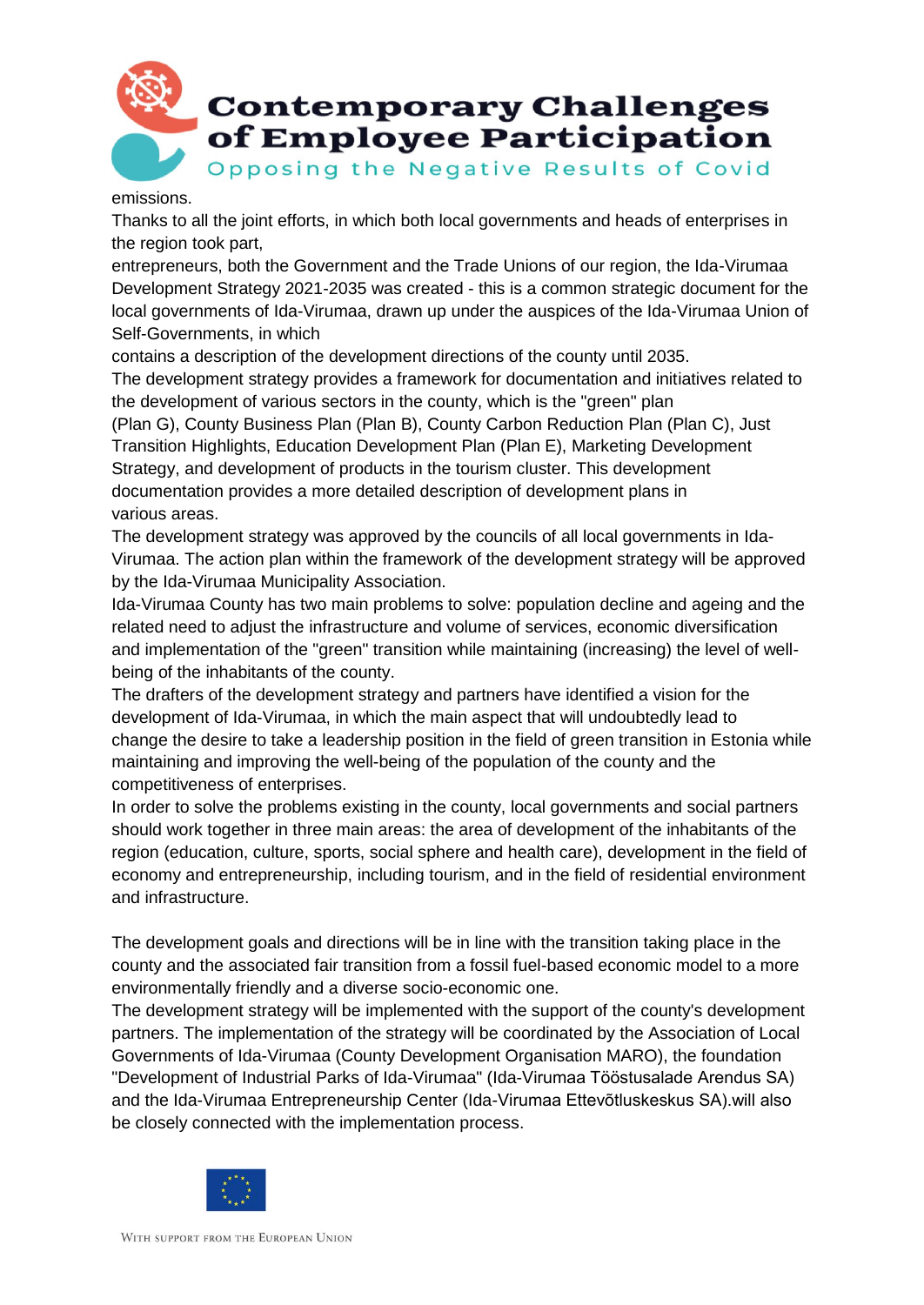

The implementation of the strategy will be monitored by the Union of Local Governments of Ida-Viru County at two-year intervals. The following concepts are used in the Development Strategy:

CCS-CCU technologies – Carbon capture and storage and Carbon capture and utilisation. Cluster - in the meaning of this development strategy, a form of cooperation between competent persons and organisations based on a network in a particular area, which is characterised by jointly formulated goals in a particular area and

joint concrete actions aimed at achieving them, as well as resources.

County Development Strategy – a county strategic development planning document drawn up on the basis of the Local Government Organisation Act, which was created jointly with local governments in the county and various interest groups, and which lists the strategic goals of Ida-Virumaa County and the ones necessary to achieve them strategic directions of development in the long term until 2030+.

Recreation and entertainment zone – an area in a county that, due to its natural and anthropogenic prerequisites and opportunities, is focused on providing opportunities for recreation, entertainment and tourism services.

The circular economy is an economic model that prioritises the sustainable use of resources. The "Greens" Plan (Plan G) is a plan for the use of renewable energy, "green" technologies, "blue" and circular economy in Ida-Virumaa during the transition to a climate neutral economic model.

"Green" transition - carried out within the framework of the "Green Pact Europe", the transition to a climate-neutral and environmentally friendly socio-economic model, which includes three main parameters:

- Climate neutrality by 2050
- Separation of economic growth from the use of natural resources
- No one will be left behind

"Green" technology - the use of technology and science to create environmentally friendly products.

Industrial and business region – a region in a county where industrial companies and other types of business activities will be intensively operated.

Industrial zone - prepared (or in preparation) zones with basic infrastructure, institutionalised management, certain land property, divided into soils, aimed at the development of industry, as well as other areas of entrepreneurial activity.

At a time when we were very busy with the green transition, due to which hundreds of workers were laid off at our enterprise, in March 2020, another unexpected problem came - COVID-19. People began to get sick en masse, and we even had to close the mining enterprise for 3 weeks.

Thanks to the timely decisions of our Government, we managed to stay afloat without closing the enterprise at that time and without laying off people. The aid package adopted by the Government was that the Unemployment Insurance Fund was to provide support worth 250 million euros. Eligibility criteria were defined for grants.

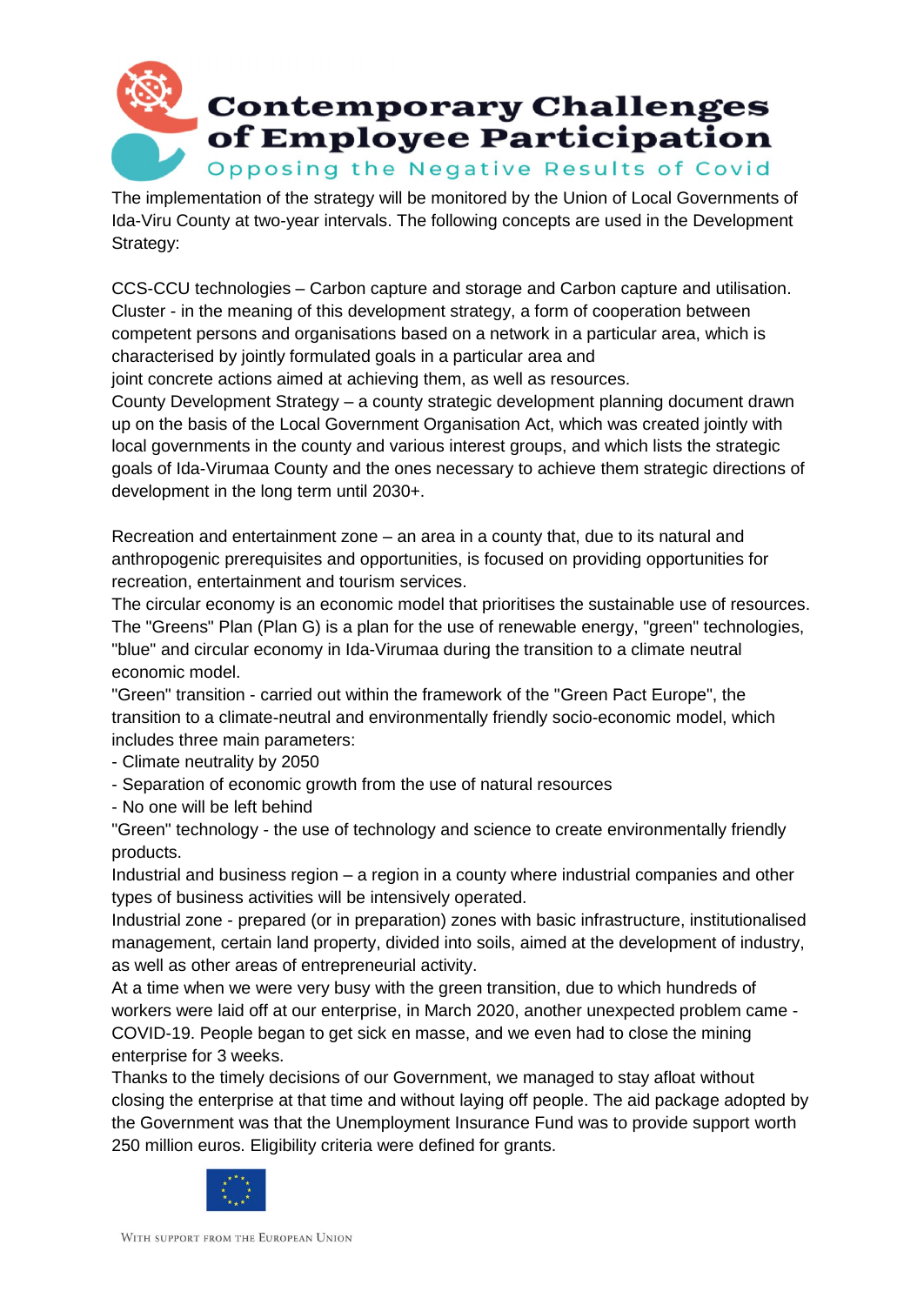

Establishments that meet at least two of the following criteria could apply for salary subsidies:

1) The turnover or income of the company must be at least 30% lower than the same period last year.

2) Due to the coronavirus, the company is unable to offer employment to at least 30% of its employees.

3) The company has reduced the salary of its employees by at least 30%.

(Read more on dv.ee: https://www.dv.ee/novosti/2020/03/19/pervye-reshenija-o-pomoshhiot-kassy-po-bezrabotic)

For such enterprises, the Unemployment Insurance Fund reimbursed 70% of the average gross salary for the last 12 months, but not more than 1,000 euros. The employer is also obliged to pay each employee at least 150 euros at the time of receiving the assistance. According to the Minister of Social Affairs, about 80% of the monthly salary can be provided to an employee in this way.

Employers will be able to use assistance from the Unemployment Insurance Fund in March, April and May, but not more than 60 days.

Our enterprise also used such help within 2 months.

It was also decided that the Health Insurance Fund will now compensate for sick leave for any reason from the first day, but only for a certain period.

As reported by the Health Insurance Fund, sick leave or care leave can be taken by employees who are not healthy themselves, who have unhealthy children or relatives who need care. This applies to all diseases, not only for the coronavirus. Also, sick leave can be issued by those who have been in contact with people who have confirmed coronavirus, but they themselves do not have any symptoms.

Such payment for sick leave continues to this day, and assistance to enterprises was only in the first wave of COVID-19.

In 2020, power plants generated 5,516 gigawatt-hours (GWh) of electricity, a quarter less than a year earlier. The amount of electricity produced from oil shale has dropped by half. According to the analyst of the Department of Statistics, in 2020, the growth of electricity production from renewable sources lasted. "Over the year, the production of electricity from wood fuel increased by 13% and accounted for a quarter of the total electricity production. 843 GWh of wind energy was produced, up 23% from a year earlier, while hydropower generation, i.e. water energy, increased over the year more than two times," said the analyst of the Department of Statistics.

This meant that we produced less and less electricity from oil shale, but in the second half of 2021, the price of electricity began to rise.

We had to reactivate all the blocks that could work. We began to generate energy in the quantities that our production capacities were capable of. We have increased shale production. All this we produce only within the framework of the "Green Transition", observing all the criteria for reducing CO2 emissions. But due to the global increase in the price of CO2 quotas, we still cannot fully operate all units, because the cost of electricity is too high.